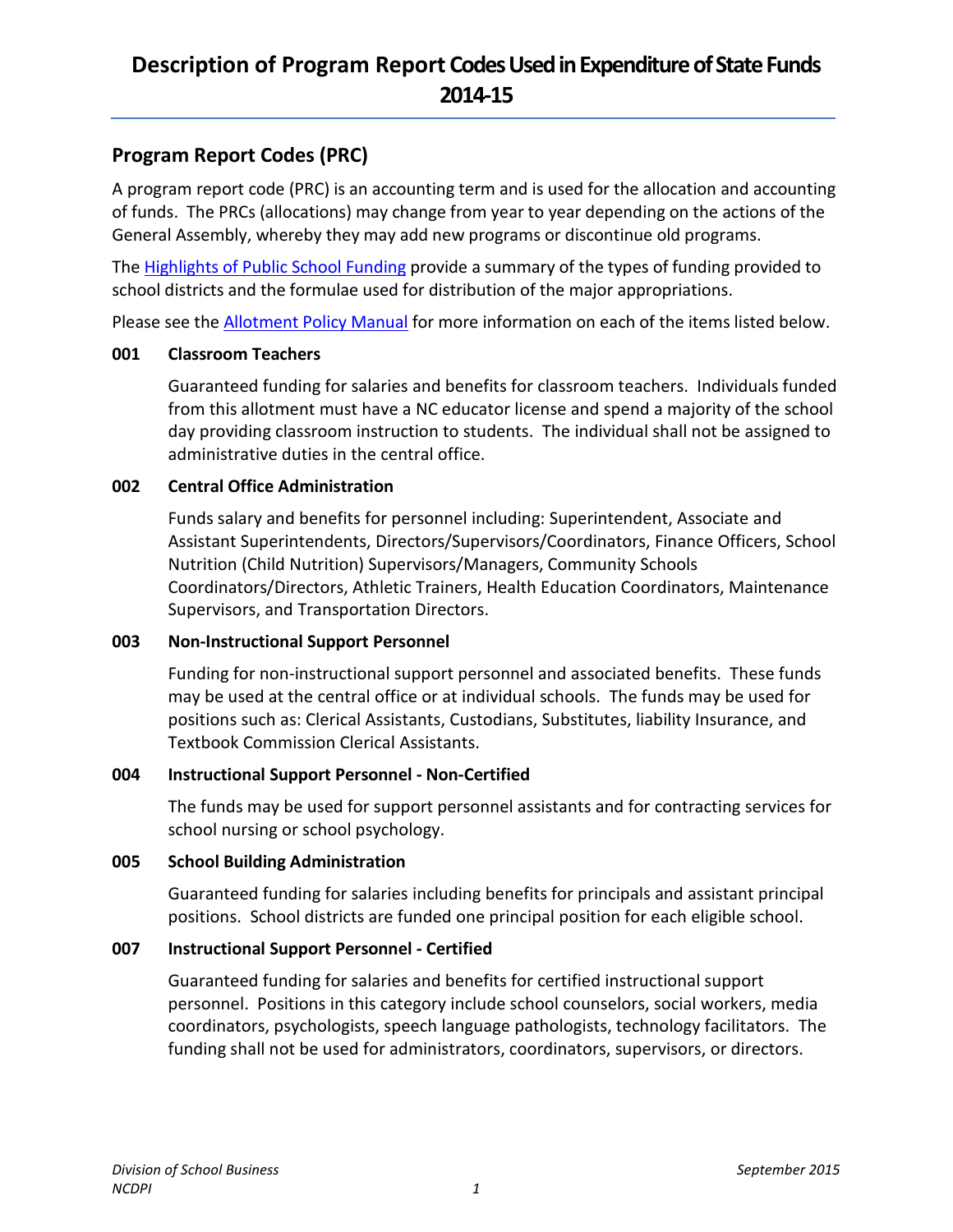#### **009 Non Contributory Employee Benefits**

Guaranteed funding for longevity, annual leave payout and short term disability for state funded public school employees.

### **010 Dollars for Certified Personnel**

A separate account into which school districts may transfer funds to pay for certified personnel.

### **011 NBPTS Educational Leave**

Funding for 3 days educational leave for teachers registered for National Board of Professional Teaching Standards certification.

### **012 Driver Training**

Funding for driver education for all eligible persons. School districts must serve all students enrolled in a public or private high school (including charter schools) and home school students residing within the LEA boundaries, who have not previously enrolled in the program.

## **013 Vocational Education - Months of Employment**

Guaranteed funding for employment of vocational education (career technical education) teachers.

### **014 Vocational Education - Program Support**

Funds to support the vocational education (career technical education) program e.g. instructional materials, equipment etc.

## **015 School Technology Fund**

Funding to school districts for the development and implementation of a local school technology plan.

#### **016 Summer Reading Camps**

Funds for school districts to develop and implement summer reading camps for students who are not proficient in reading, as outlined in the Excellent Schools Act.

## **018 State Employee Severance Payments**

Funding for health insurance premiums for state funded personnel who were subject to a reduction in force (RIF'd/laid off).

## **019 Small County Supplemental Funding**

Supplemental funds for school systems that have a small student population. County school districts with less than 3,201 student membership were entitled to the supplemental funding. School systems which received these funds and are now ineligible due to a higher than 3,200 membership are phased out of the funding over five years. City school districts are not eligible.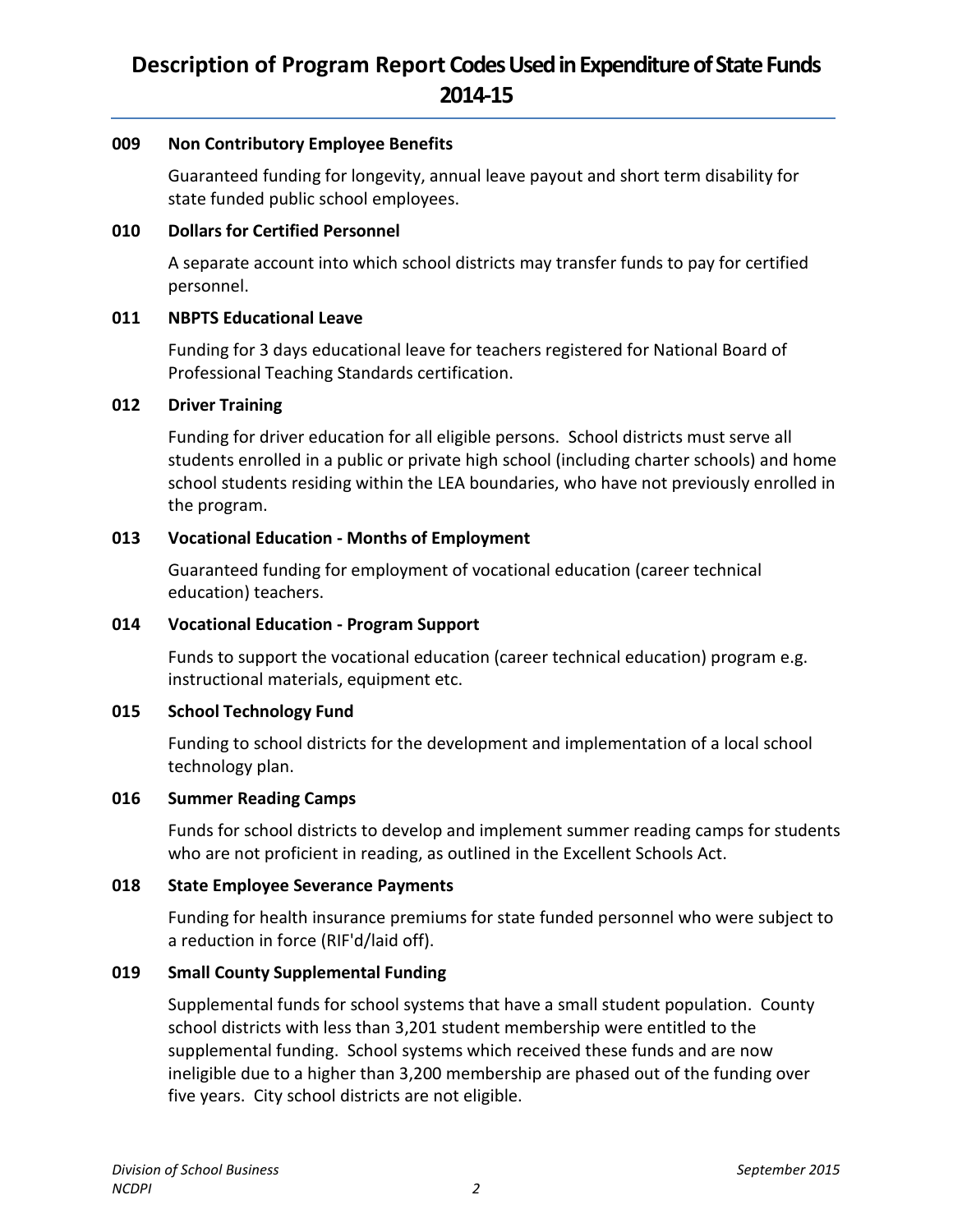### **020 Foreign Exchange Teachers**

Separate account into which school districts may transfer state funded teacher positions to cover a contract for an international faculty exchange teacher.

### **021 Military Differential Pay**

Funding for state funded public school employee military differential pay. Employees called to active military duty, whose military basic pay is less than the pay they received in the public schools, receive the difference in pay while on active military duty.

### **024 Disadvantaged Student Supplemental Funding**

Supplemental funding to address the capacity needs of school districts to meet the needs of disadvantaged students. The funds may only be used to:

- 1. Provide instructional positions or instructional support positions and/or professional development
- 2. Provide intensive in-school and/or after school remediation;
- 3. Purchase diagnostic software and progress-monitoring tools;
- 4. Provide funds for teacher bonuses and supplements.

### **025 Indian Gaming**

Carryover funding from the Indian Gaming Education Revenue Fund, generated by the Class III games on Indian Lands. These funds can be used for teachers, teacher assistants, instructional materials and textbooks.

For fiscal years 2013-14 and 2014-15, these funds were directed by legislation to go to the School Technology Fund.

## **027 Teacher Assistants**

Funding for salaries and benefits for teacher assistants in Kindergarten through third grade.

## **029 Behavioral Support**

Funding for Assaulting and Violent Children programs which provide appropriate educational programs to students under the age of 18 who suffer from emotional, mental, or neurological disabilities accompanied by violent or assaulting behavior. School districts request funds for specific students and funds are provided based on need.

#### **030 Digital Learning**

Funds for school districts to deliver educator professional development related to Home Base systems. The Home Base related training must be focused on using digital and other instructional technologies to provide high-quality, integrated digital teaching and learning to all students, and acquiring quality digital content to enhance instruction.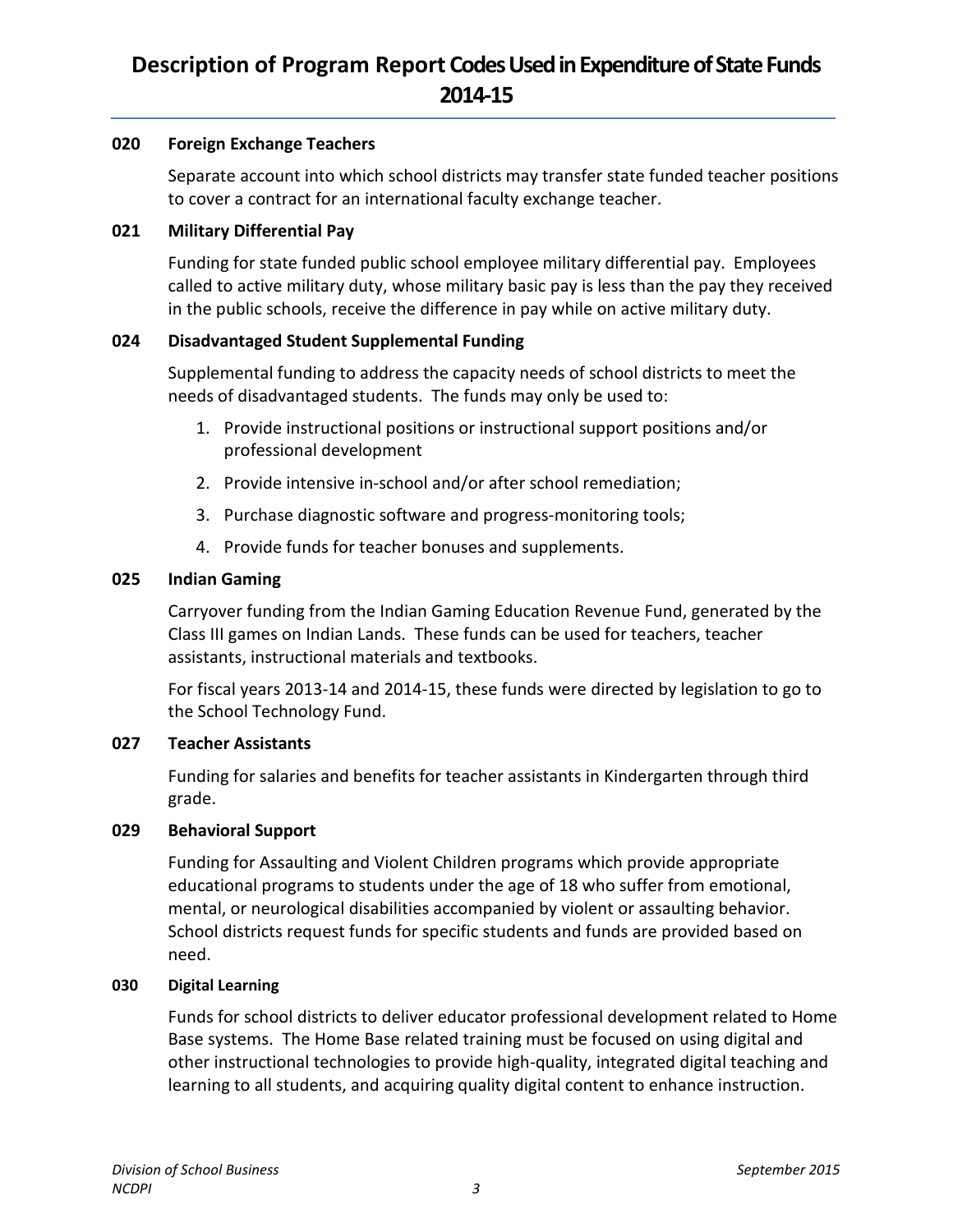## **031 Low-Wealth Counties Supplemental Funding**

Supplemental funds to school districts that are in a county that do not have the ability to generate revenue to support public schools at the state average level. The legislated formula considers county revenue from property tax and sales tax, per capita income and population density. The funding may be used for instructional purposes and clerical positions.

## **032 Children with Special Needs**

Funding for the special educational needs and related services of children with disabilities. These funds are to be used for: children with disabilities, preschool handicapped students, group homes, foster homes, or similar facilities.

### **034 Academically/Intellectually Gifted**

Funds allocated for academically or intellectually gifted student programs.

### **039 School Resource Officers**

Funding received through a grant application to employ and train school resource officers in elementary and middle schools. The State funds school resource officers for high schools in program report code 069 At Risk Student Services.

### **040 After-School Quality Improvement Grant Program**

New in 2014-15: Funding received through a grant application for school districts and non profit partners to administer after school learning programs for at risk students.

#### **041 Panic Alarms**

Grant funds for panic alarm systems to school districts, regional schools and charter schools. Funds awarded based on need.

## **042 Child and Family Support Teams - School Nurses**

Funding for salary and fringe benefits for nationally certified school nurses to establish the School Based Child and Family Support Team Initiative at designated schools. The purpose of the initiative is to identify and coordinate appropriate community services and supports for children at risk of school failure or out-of-home placement in order to address the physical, social, legal, emotional, and developmental factors that affect academic performance.

## **043 Child and Family Support Teams - Social Workers and Other**

Funds to establish School-Based Child and Family Support Teams that will support children at-risk of school failure by coordinating services among educational and human service agencies working with the children and their families. This funding must be used to support the salary of the school social worker associated with the program and funding for other expenses for the social worker and school nurse.

## **045 Compensation Bonus (Legislated)**

Legislated for 2014-15, \$1,000 payment to teachers at the top of their salary schedule,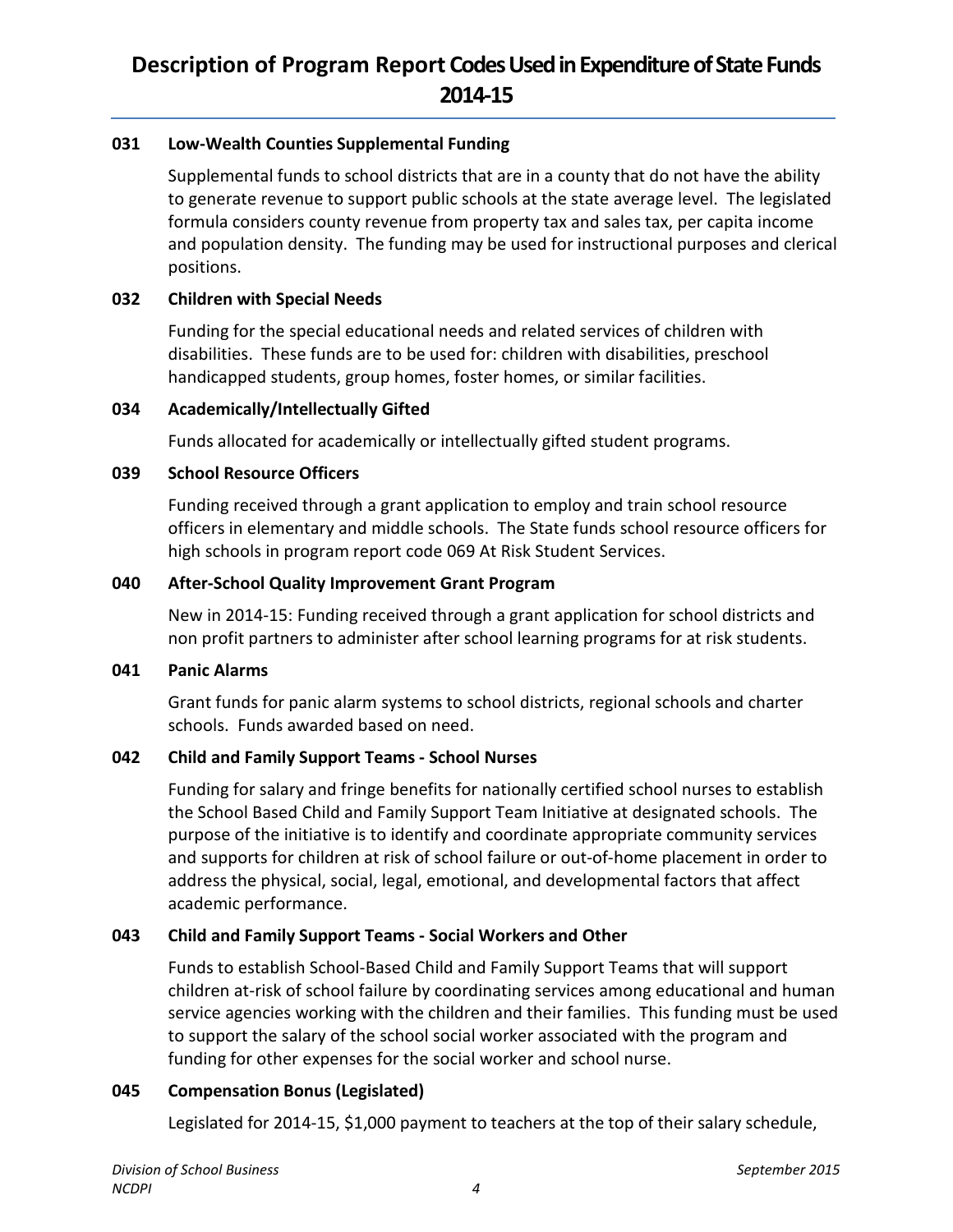\$809 payment to assistant principals and principals who did not receive an increase in pay on the salary schedule.

#### **046 IB Test Fees**

New in 2014-15. Testing fees for International Baccalaureate courses. Previously these fees were not funded by the State and paid by the student or the school district. In addition, starting in 2014-15, the State funded all Advanced Placement test fees, these costs are not included in this report as they are paid directly to the College Board by the Department of Public Instruction on behalf of the school district.

## **054 Limited English Proficiency (LEP)**

Supplemental funding to school districts with students who have limited proficiency in the English language.

## **055 Learn & Earn (ECHS)**

Funding for the Early College High Schools (ECHS). The program is to create rigorous and relevant high school options that provide students with the opportunity and assistance to earn an associate degree or two year of college credit by the conclusion of the year after their senior year in high school. These funds shall be used to establish partnerships with specific high schools, two and four-year colleges and universities, and local employers.

## **056 Transportation of Pupils**

Funding for all transportation related expenses for "yellow bus" use for eligible school age (K-12) students for travel to and from school and between schools. This includes expenses for contract transportation when a school district finds it impracticable to furnish transportation by yellow bus for eligible school age (K-12) students for travel to and from school and between schools.

## **061 Classroom Materials/Instructional Supplies and Equipment**

Funding for Instructional Materials and Supplies, Instructional Equipment, and Testing Support.

## **063 Children with Special Needs - Special Funds / Developmental Day and Community Residential**

Funding for the special educational needs and related services of Children with Disabilities ages 3 through 21 in community residential centers, developmental day care and special State reserve. Funds are provided based on need and are requested for specific students.

## **066 Assistant Principal Intern - Principal Fellows**

Funding for stipends to full-time students working on a Master's degree in school administration, who are serving in an approved intern principal fellows program.